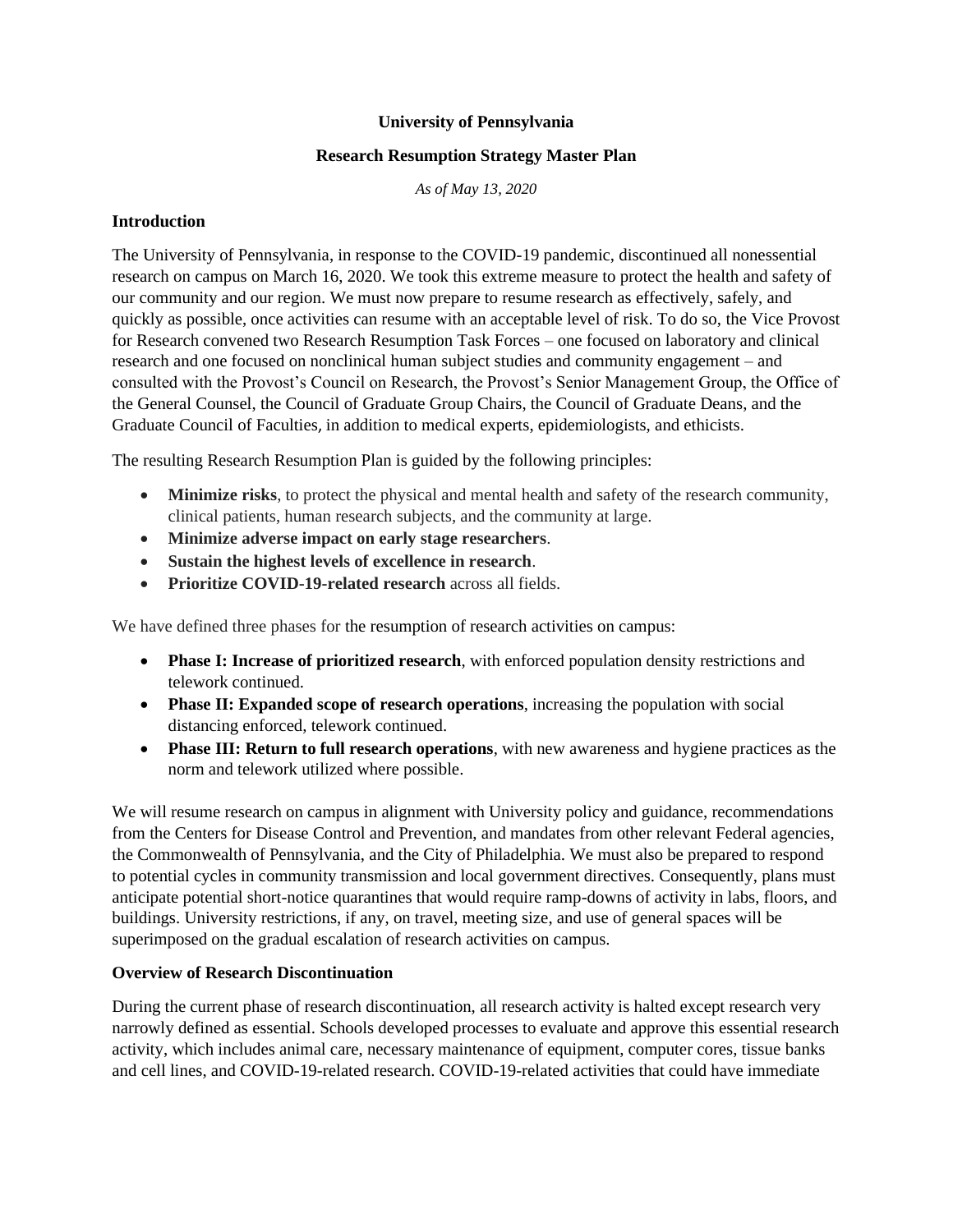impact on the pandemic are designated as essential. COVID-19-related activities that are not severely impacted by a 8-10 week delay can be planned and negotiated but not initiated until research resumes.

Research-related travel funded by University accounts is not permitted. Buildings are locked. Procurement and deliveries are restricted to essential functions. The expectation is that the population density in lab and research buildings is less than 10% of normal operations. Social distancing, use of appropriate personal protection equipment (PPE), and cleaning protocols are required. Transportation accommodations, such as free parking, minimize the use of public transportation. When possible, workforces operate in staggered shifts to minimize population density.

## **Research Resumption Phase I**

The goal of Phase I is to enable research to begin with the fewest people possible and continued reliance on teleworking. This phase will allow us to test policies and practices intended to minimize risks, informing subsequent escalations of research activities. Population density in laboratory and research buildings should not exceed 20% of normal operations. University sponsored travel will continue to be prohibited until authorized by University policy. The population density increase in clinical research in medicine, dentistry, nursing, and veterinary care will be determined in conjunction with the relevant hospital systems.

The Schools are responsible for developing, in accordance with these guidelines, plans to manage and oversee research resumption. These plans should include the following components :

- Evaluation and prioritization of the most important research activities.
- Evaluation and oversight of researchers' resumption plans.
- Management of population density across floors, buildings, departments, and core facilities.
- Establishment of policies on meetings and use of general space that align with University requirements.

Criteria to prioritize Phase I research activities could include relevance to the current pandemic, time required to restart functions, number of projects served (for example, facilities and cores), deliverable deadlines, effectiveness of the social distancing plans, and impact on early stage researchers.

Travel and remote activities associated with field work and off-campus interactions will be evaluated in the context of heightened risk criteria, applicable local regulations, University policy, and risks to the participants and their communities.

School plans should address how to limit crowding in and near elevators and other common spaces, how pedestrian flow can be encouraged in only one direction where possible, how frequent touch points will be regularly cleaned or contact with those touch points limited, and how hand sanitizer will be made readily available. Schools and centers should follow University guidance regarding facial coverings, symptom and/or temperature screening, and reporting COVID-19-positive cases for contact tracing to EHRS for faculty/staff and to Student Health for students. Individuals experiencing symptoms associated with COVID-19 should be instructed to stay home. School plans should be submitted to the Research Compliance Officer in the Office of the Vice Provost for Research.

Participation of graduate students and postdocs is voluntary. As part of the Research Resumption Plan, Schools and graduate groups, in collaboration with the School's Graduate Deans, are responsible for establishing processes for students to opt into research. The opt-in process should not involve faculty mentors; trainees should be allowed to decide independently. In addition, we strongly encourage scheduling flexibility in consideration of childcare, elder care, transportation concerns, and safety.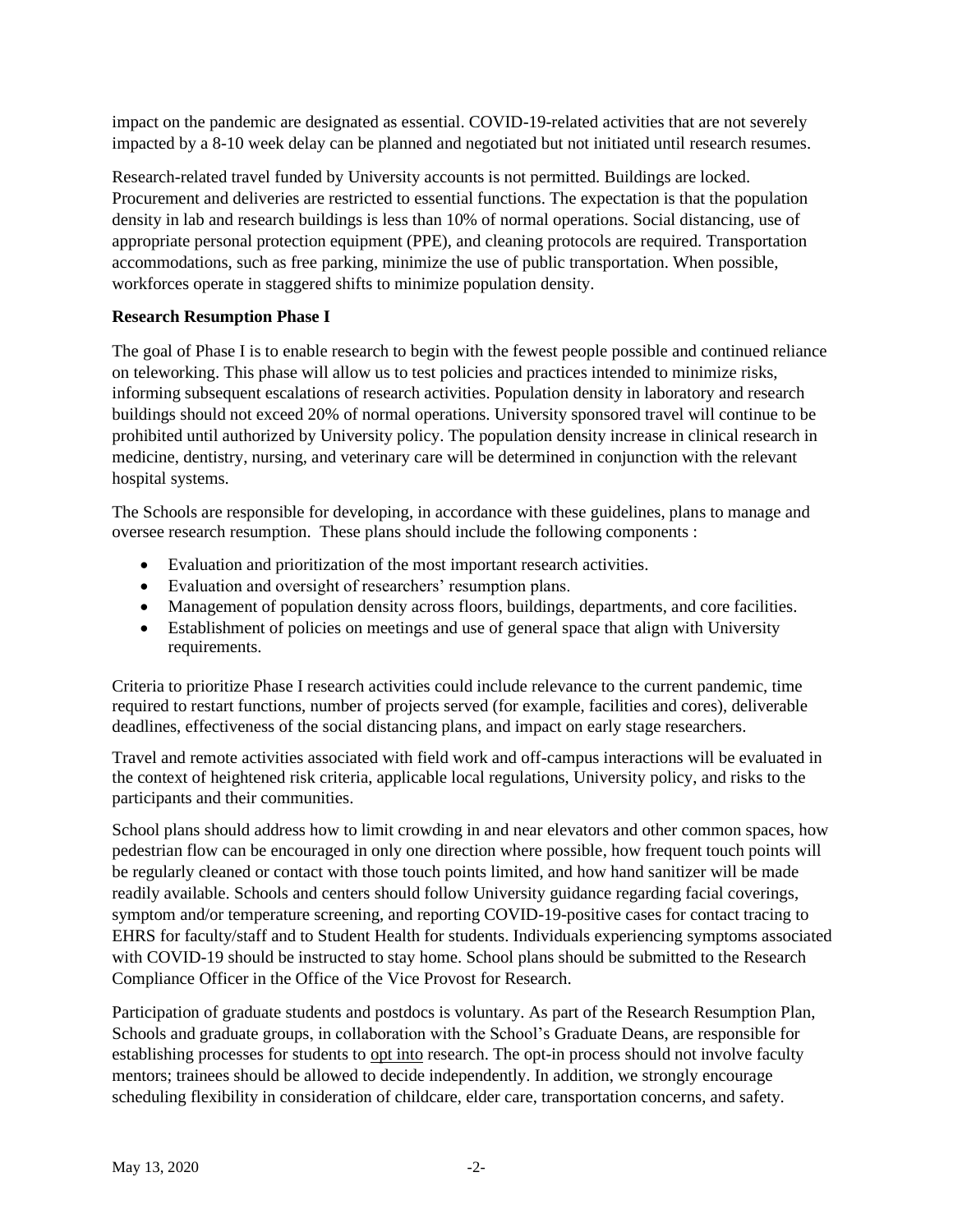Students and postdocs with concerns about the School-based procedures can contact [provost](mailto:provost-ed@upenn.edu)[ed@upenn.edu](mailto:provost-ed@upenn.edu) for students or [vpr@upenn.edu](mailto:vpr@upenn.edu) for postdocs. Completion of the COVID-19 training module in Knowledgelink is required.

Principal Investigators are responsible for developing resumption plans for their research effort. Requests for Phase I research resumption should address plans for social distancing, identifying PPE requirements, cleaning protocols for lab-related research, and minimizing the number of people in labs or other research spaces (for example, researchers could operate in shifts or on cyclical schedules). For research involving field work and off-campus interactions, the plan should also address issues associated with travel and with social distancing off-site, along with the risks to participants and researchers. See the resources beginning on page 5 for managing various components of resumption plan requests. Principal Investigators should communicate to collaborators, students, postdocs, and staff that non-compliance with social distancing may be reported confidentially to:<https://secure.ethicspoint.com/domain/media/en/gui/22868/index.html>

The use and availability of virology and serology testing may also inform how we prioritize on-campus activities, if such testing becomes available for widespread use and is approved by the University. Testing could inform decisions to increase population density in specific labs/buildings and when to transition to the next phase of research resumption. Contract tracing infrastructure is currently in place but will be challenged if we experience a local surge. Currently EHRS carries out contact tracing for faculty, postdocs and staff on campus; Campus Health carries out contact tracing for students.

We will monitor the impact of the measures described above to inform the timing and implementation of Phase II. If social distancing and safety protocols are not maintained, a lab, floor, or building could be closed until remediation measures are in place.

## **Research Resumption Phase II**

The goal of Phase II is to expand the scope of research operations, increasing population with social distancing enforced and telework maintained where possible. Population density should not exceed 50% of normal operations. New and expanded research activities require a resumption request approval through the School process used in Phase I. General research-related travel is not allowed unless authorized by the University. Constraints on meeting size and use of general space align with university policy. Scheduling flexibility in consideration of childcare, elder care, individual risk factors, etc. is encouraged. Mechanisms should be in place to enable confidential disclosure of concerns.

#### **Research Resumption Phase III**

The goal of Phase III is to return to full research operations, with new awareness and hygiene practices as the norm. Research returns to pre-closure status, with new steady-state health and safety practices.

The chart below illustrates the conditions in each of the Research Resumption Phases.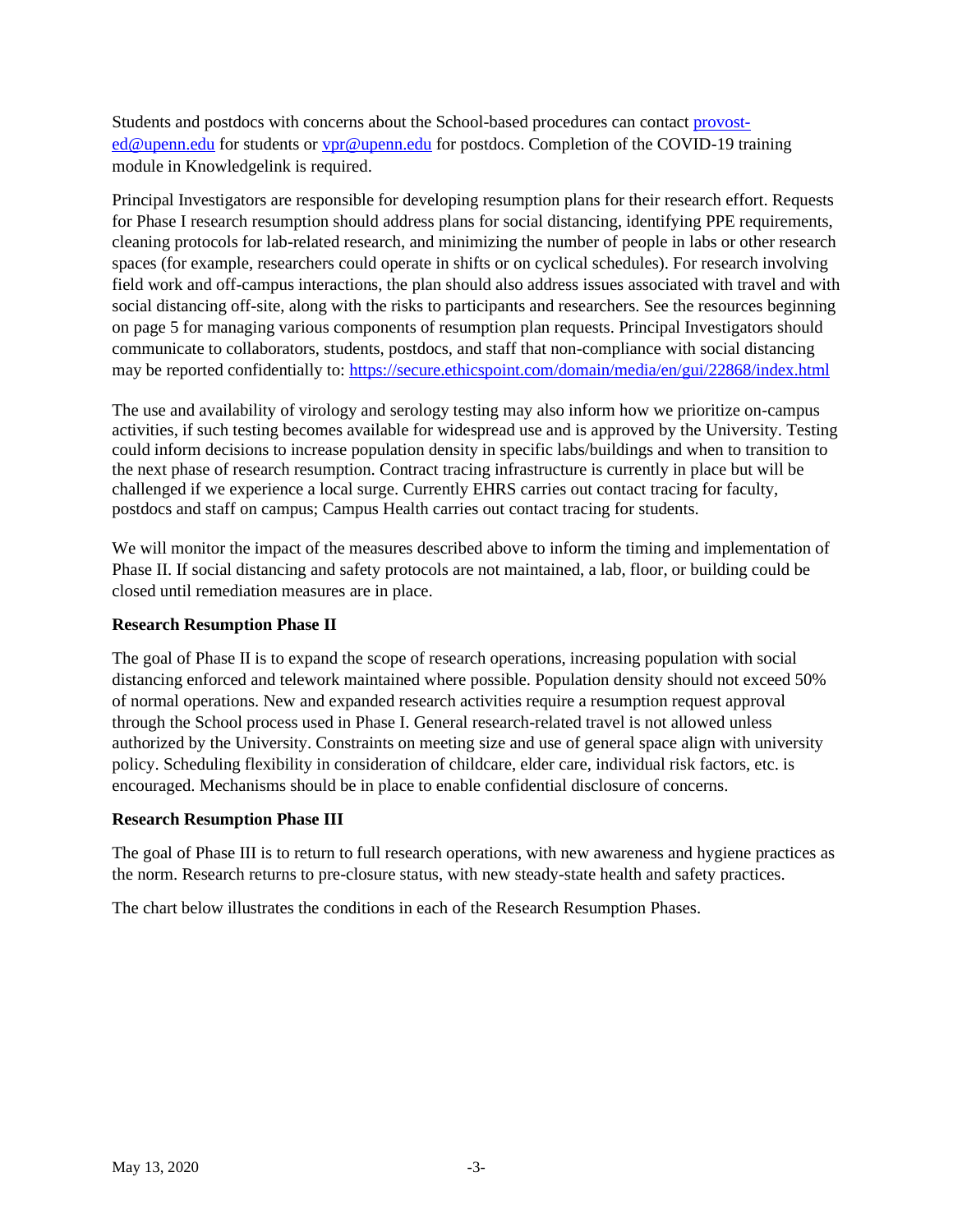| <b>Activity</b>                         | <b>Ramp Down</b>                      | <b>Phase I</b>                                   | <b>Phase II</b>                                  | <b>Phase III</b>                         |
|-----------------------------------------|---------------------------------------|--------------------------------------------------|--------------------------------------------------|------------------------------------------|
| <b>Population density</b>               | < 10%                                 | Not to exceed 20%                                | Not to exceed 50%                                | 100% new normal                          |
| <b>Research type</b>                    | <b>Essential</b>                      | <b>Essential + prioritized</b>                   | <b>Approved</b>                                  | All                                      |
| <b>Travel</b><br>(per Penn policy)      | <b>None</b>                           | <b>None</b>                                      | <b>Approved field</b><br>research only           | <b>According to</b><br>university policy |
| <b>Telework</b>                         | <b>Most activity done</b><br>remotely | All that is possible                             | All that is possible                             | When reasonable                          |
| Hygiene Masks, etc.                     | <b>Required</b>                       | <b>Required</b><br><b>CDC</b><br>recommendations | <b>Required</b><br><b>CDC</b><br>recommendations |                                          |
| <b>Undergrads</b>                       | No                                    | No                                               | No                                               | Yes                                      |
| <b>Grad Students</b><br><b>Postdocs</b> | <b>Essential only</b>                 | <b>Voluntary</b>                                 | <b>Voluntary</b>                                 | <b>Yes</b>                               |
|                                         |                                       |                                                  |                                                  |                                          |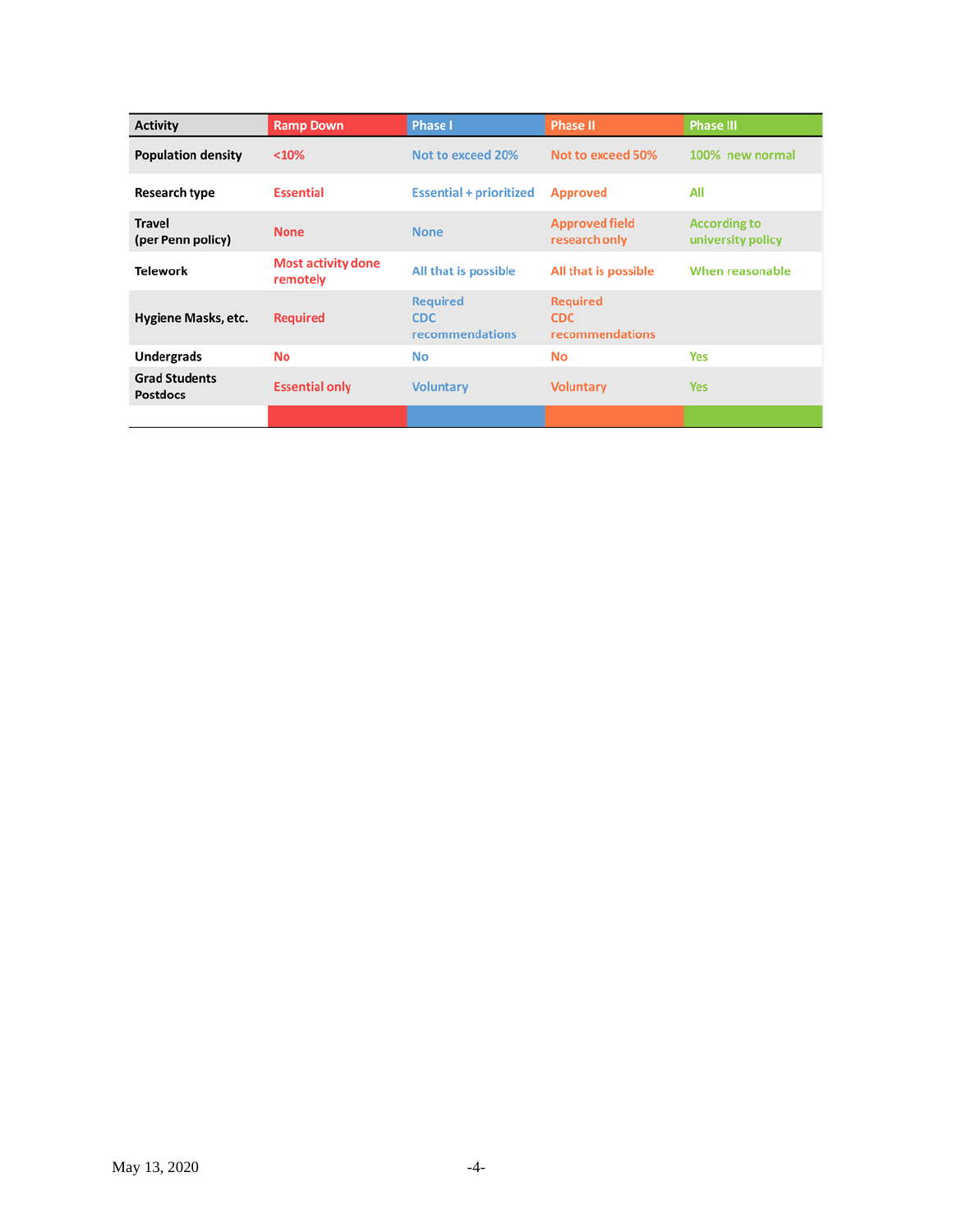## **Resources**

Research Resumption Plans

Meeting Social Distancing Requirements

Proposed Phased Reentry for Clinical Research

Resumption of Research in Cores and other Multi User Facilities

Research Resumption for Humanities and Social Science Including Nonclinical Human Subjects Studies

Resumption of Animal Research

Resumption of Research with a Field Work Component (under development)

Procedures for Suspected or Confirmed COVID-19 Exposures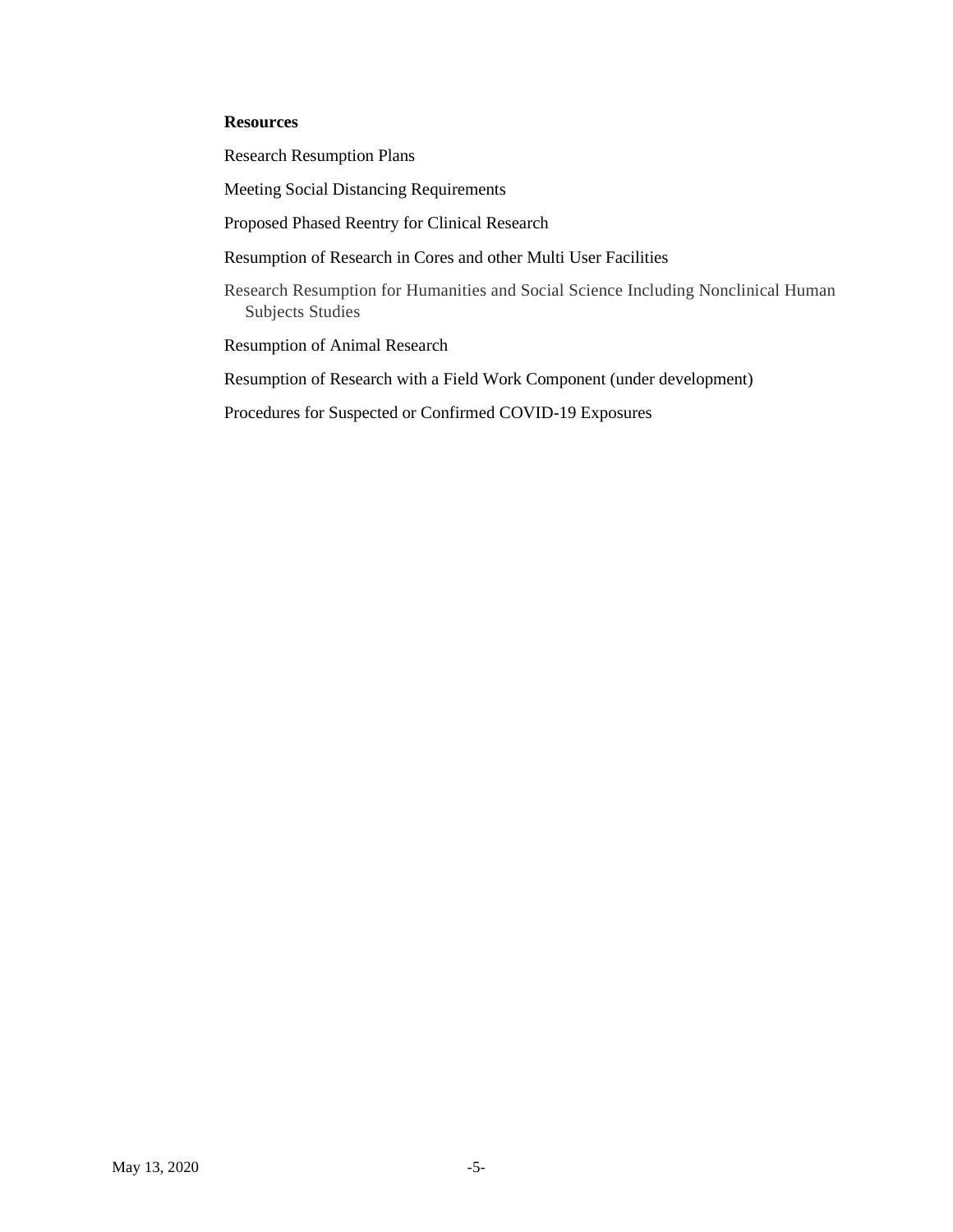#### **Research Resumption Plans**

Each School should develop a Research Resumption Plan that addresses social distancing, cleaning protocols, and the need to minimize the number of people in any one space. School plans should address how crowds will be limited in and near elevators and other common spaces, how pedestrian flow will be encouraged in only one direction where possible, and how frequent touch points will be regularly cleaned. Consideration should be given to the installation of physical barriers, where appropriate. Disinfectant supplies should be provided in all bathrooms and elsewhere, as appropriate, to encourage frequent cleaning by users who have been appropriately trained, in addition to services provided by housekeeping.

A strategy for symptom and body temperature monitoring should be in place, as well as a process for reporting COVID-19-positive cases for contact tracing. Before being implemented, this strategy should be approved in advance by Human Resources and the General Counsel's Office. Individuals experiencing symptoms associated with COVID-19 should be instructed not to come to campus.

An opt-in process should allow students and postdocs to volunteer independent of the trainees' mentors or supervisors. Completion of the COVID-19 training module in Knowledgelink is required.

The School Research Resumption Plan should outline the framework for evaluating and approving requests for research resumption. Principal Investigators are responsible for developing resumption plans for their research effort. Requests should address:

- Justification to prioritize the activity for Phase I implementation.
- Detailed descriptions of measures for social distancing, identifying PPE requirements, cleaning protocols for lab-related research, minimizing the number of people in the labs or other research spaces, training requirements, and a floor plan.
- Risk mitigation plans for travel and remote activities if the project involves field work
- Risk mitigation plans for nonclinical human subjects research if the project involves community engagement.
- Training requirements for researchers (PPE use, positive case response, deep cleaning protocols).
- Research ramp-down processes to be implemented in the event of a local spike in infections, government mandate, or University requirement.

In cases where research teams intersect in close quarters, Principal Investigators should coordinate plans with those in adjacent laboratories to avoid local population congestion. All work that can be done remotely should be done remotely.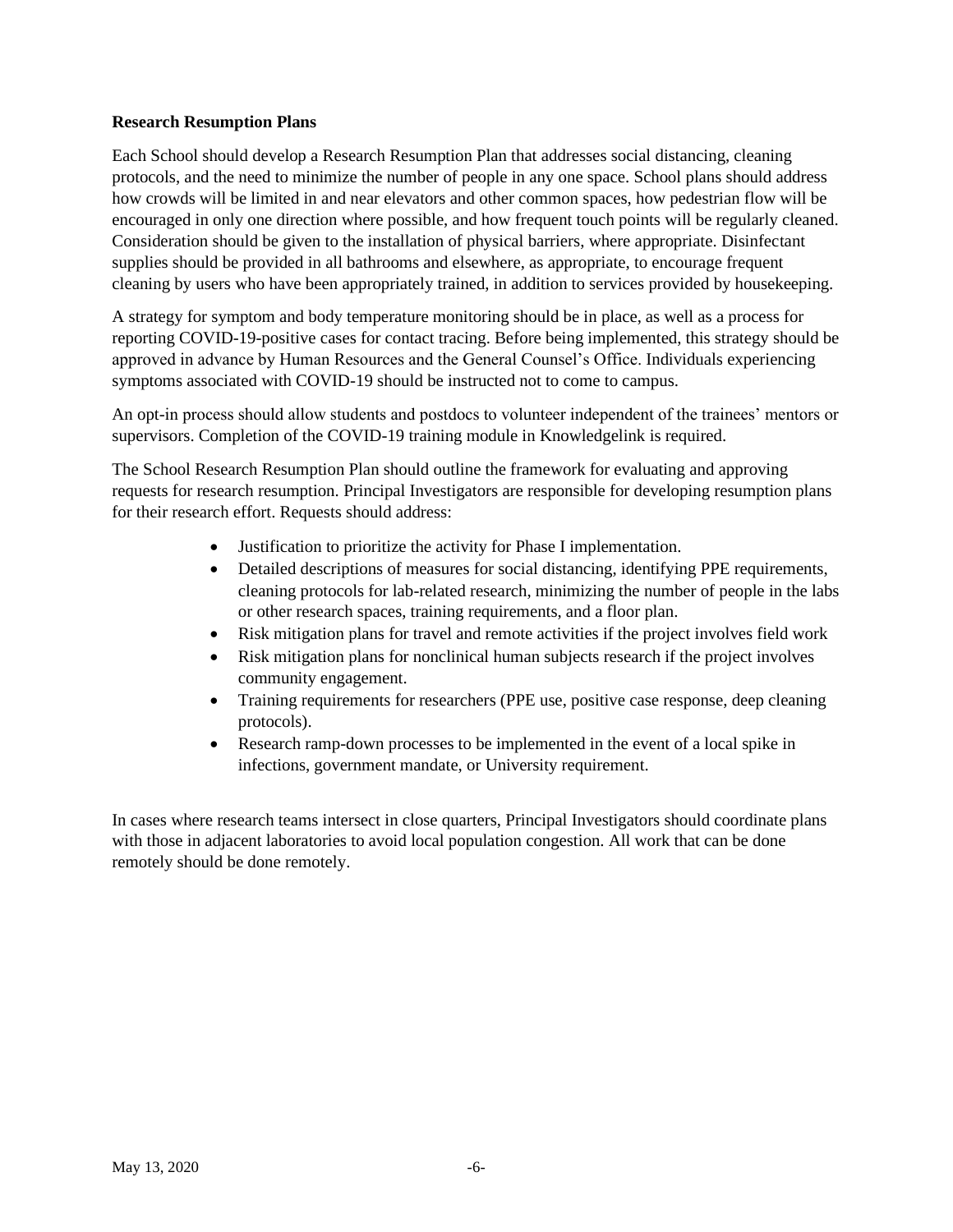## **Meeting Social Distancing and Hygiene Requirements**

The first principle of social distancing is that all work that can be done remotely should be done remotely. The population density targets are not to exceed 20% of normal operations in Phase I and 50% in Phase II. The local population density includes housekeeping staff, facilities staff, and animal care staff. There must also be a building-level strategy to manage pedestrian traffic. Population density increases for clinical research will be determined in conjunction with the relevant hospital system.

Shared offices should not be occupied in Phase I and should be occupied only if meeting social distancing requirements in Phase II. If social distancing and safety protocols are not maintained, labs, floors, and/or buildings could be closed until remediation measures are in place.

According to government recommendations, social distancing requires at least 6 feet of spacing between people during all activities. Floor markings should outline at least 6 feet of distancing around workstations, lab benches, and tables and indicate directions of pedestrian movement. Frequent hand washing should be the culture. Facial coverings should be used at all times and, depending on the type of research, relevant PPE should be employed. See: [https://www.cdc.gov/coronavirus/2019](https://www.cdc.gov/coronavirus/2019-ncov/php/public-health-recommendations.html) [ncov/php/public-health-recommendations.html](https://www.cdc.gov/coronavirus/2019-ncov/php/public-health-recommendations.html)

The dispersion of viral droplets depends on many factors, including droplet size, HVAC performance, and airflow in the space. Therefore the 6-foot separation guideline is a rule of thumb rather than a quantitative metric and should be minimum separation. The figure on the right (courtesy of Christopher Stubbs at

Harvard University) illustrates the relationship of time and distance on potential exposure. The goal is to minimize integrated "exposure," which depends on both separation and duration. The graph assumes that droplet density falls off as  $1/r^2$ and that once separation reaches 3 meters, the room air mixing and HVAC filtering dominate. The normalization of 2 m at 10 minutes is taken from CDC guidance. While the parameters used in the calculation could be debated, the figure illustrates the need to consider time in proximity in designing social distancing plans.



Shifts should be established for break rooms with intervals between those arriving and those leaving. Weather permitting, breaks outdoors should be encouraged.

Scheduling research groups in shifts is an effective strategy to increase access while controlling population density. A typical shift structure has 2 or 3 groups of people working in a lab or research space at different times during the day. Arrival and departure times of the shifts should not overlap. If start and stop times are outside of maximum traffic hours, social distancing while traveling to and from work is increased.

While night shifts are not expected, we do understand that in some cases it may be necessary to enable social distancing. In those cases the PIs are encouraged to work with their schools to consult the Vice Provost for Research to determine whether the required and appropriate central services are available. Any request for exemption must be accompanied by detailed plans, which must be approved by the school research resumption team and the Vice Provost for Research. It is the responsibility of the School and the Principal Investigator to ensure the appropriate safety precautions are available. This includes the availability of campus security, housekeeping if cleaning protocols are required, notification to EHRS, and implementation of regular safety practices such that researchers are not alone in the lab.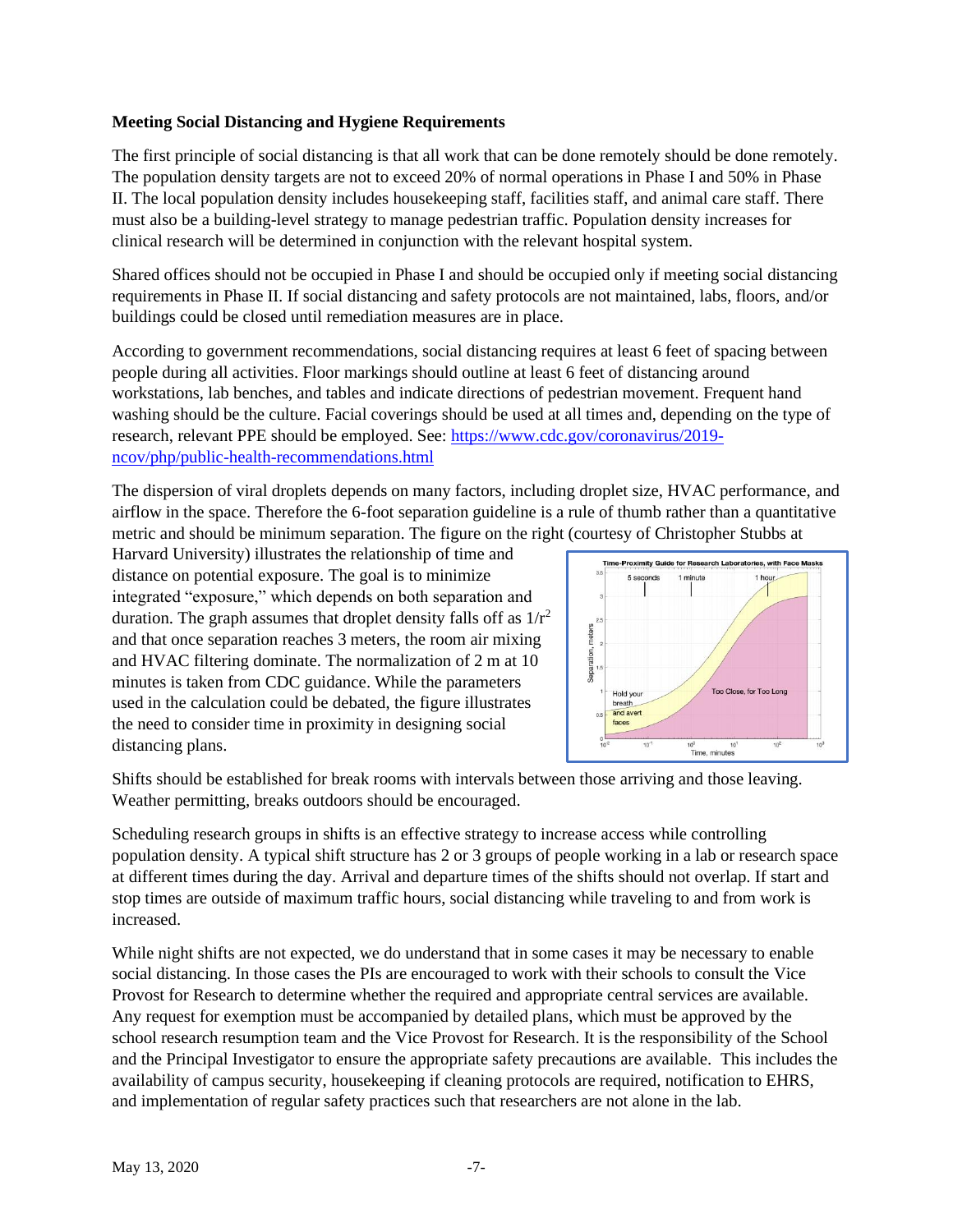Deep cleaning should be done between shifts. Lab surfaces should be cleaned with products that are EPA-approved for use against the virus that causes COVID-19. A list of products is available [here.](https://www.americanchemistry.com/Novel-Coronavirus-Fighting-Products-List.pdf?ftag=MSFd61514f) Follow the manufacturer's instructions for all cleaning and disinfection products (e.g., concentration, application method and contact time). Clean handles for sinks, DI water systems, cabinets (including acid and flammable liquid), fume hood sashes, lab benches, phones, and freezer and incubator doors. See[: CDC guidelines.](https://www.cdc.gov/coronavirus/2019-ncov/community/organizations/cleaning-disinfection.html)

Researchers could also be assigned to teams, rather than being randomly scheduled across shifts. In this scenario, if a COVID-19-positive case occurs in one team, quarantine is required only for the members of that team rather than the entire research group.

A strategy of a 4 days in the lab/10 days remote series of shifts has the potential to dramatically reduce local transmission. Though this approach cannot be utilized in all types of research, it is worth considering. Laboratories considering a modified work schedule should consult with local Human Resources in advance for an assessment of whether such schedule could affect employee pay or benefits. Details and modeling are found here: [https://medium.com/@urialonw/adaptive-cyclic-exit-strategies](https://medium.com/@urialonw/adaptive-cyclic-exit-strategies-from-lockdown-to-suppress-covid-19-and-allow-economic-activity-4900a86b37c7)[from-lockdown-to-suppress-covid-19-and-allow-economic-activity-4900a86b37c7](https://medium.com/@urialonw/adaptive-cyclic-exit-strategies-from-lockdown-to-suppress-covid-19-and-allow-economic-activity-4900a86b37c7)

The underlying principle of the cyclic shift strategy is to separate teams over the time period, for potential carriers to become symptomatic and inhibit cross-team transmission. If there is an asymptomatic transmitter in a team, team members should become symptomatic during the 10-day off remote period. In this case, the team could be screened and isolated as appropriate, and the whole group would not require isolation. Modeling indicates that, if applied to a whole community this strategy would result in a series of decreasing short spikes rather than future waves of infection.

For many types of research, lab members would need to share tasks to perform studies that extend beyond the four-day window. The table illustrates two possible schedules that implement the cyclic shift strategy, one with 10-day remote periods and one with 9-day remote periods.

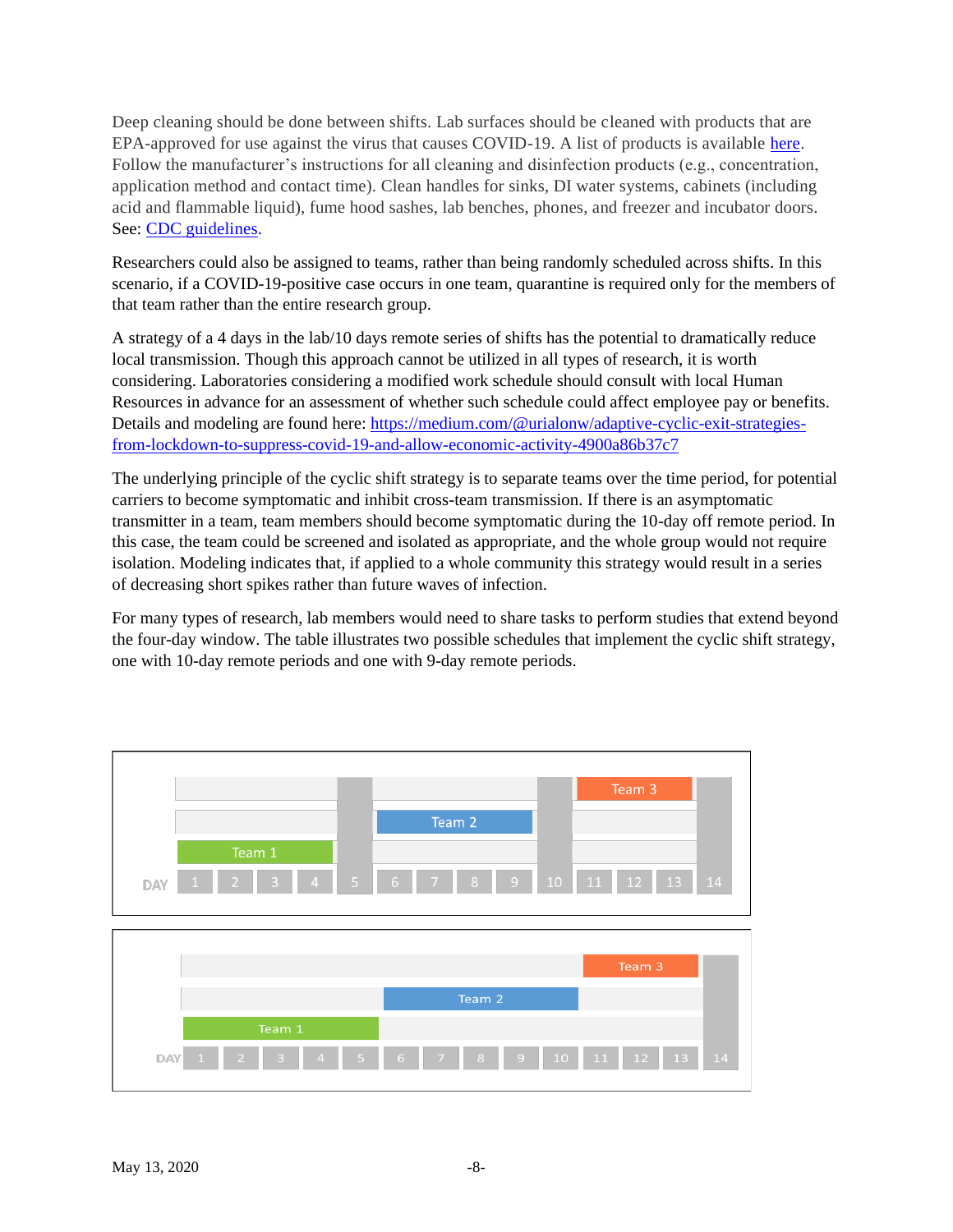### **Proposed Phased Reentry for Clinical Research**

This plan was developed by the Office of Clinical Research in the Perelman School of Medicine and can be used as input for developing the resumption of clinical research in other schools. The document describes a proposed reentry plan for clinical research. It assumes adherence to State and City requirements of return to work requirements, which are not reiterated in this document.

This document describes PSOM's phased scaling back up for clinical research. It assumes that all faculty and staff will adhere to all Penn Medicine, University, City and State 'Shelter at Home' directives and 'return to work' requirements as they are released, inclusive of testing, use of PPE, temperature checks, and provision of strategies, such as shift work, to ensure continued social distancing practices within the workplace. These requirements will be described in detail in a separate document that will be released by the University and PSOM. It can be expected that this document may change over time, as requirements change. We will communicate these changes to you as they occur.

As PSOM actively plans for a scaling back up we encourage Clinical Research PIs to actively anticipate, discuss and address their staff's concerns and anxieties about returning to work, transportation challenges and child/eldercare responsibilities and proactively plan for how they will be responsive to them within their respective research teams, Divisions and Departments. The timing of the first phase will be determined by the University in consultation with PSOM. At this time, we do not anticipate the first phase occurring prior to June 4<sup>th</sup>, 2020. The duration of time between each phase is not known at this time and it will be determined by the University in partnership with PSOM and will be driven by State and City directives.



# **Clinical Research Prioritization Process**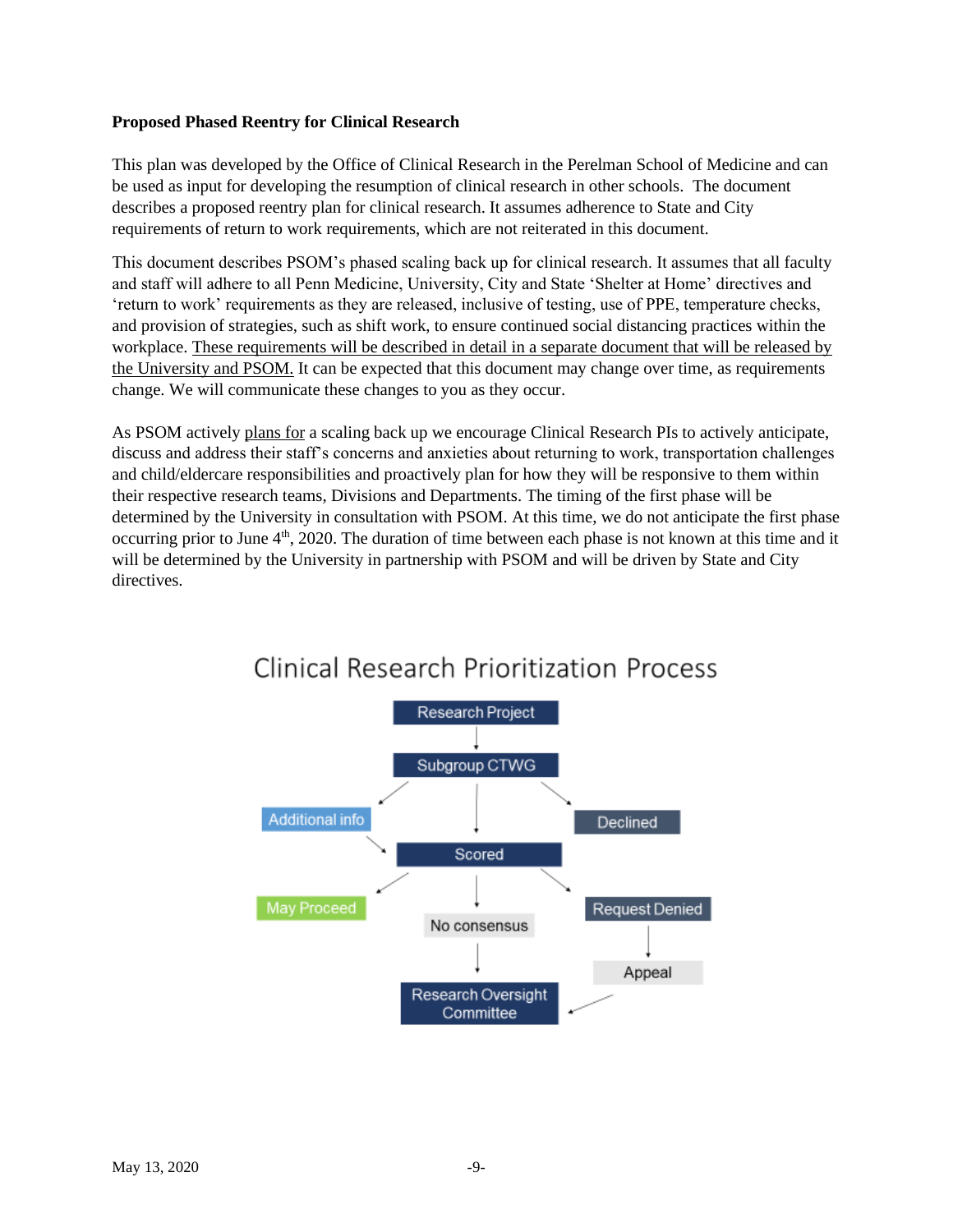Return to full clinical research activity will occur in a phased manner that necessitates a categorization and continued prioritization of PSOM's clinical research portfolio. This document describes the categories of clinical research that may resume during each phase of scaling back up. Departments are asked to work with their Clinical Research Faculty to prepare for the phased return by reviewing their current Clinical Research portfolio and generating a summary of which projects fall into which phase of the return using the categories described below. Please email summaries of Non Oncology Clinical Research to [Emma Meagher,](mailto:emma@upenn.edu) MD and Oncology summaries to [Bob Vonderheide,](mailto:rvh@upenn.edu) MD.

Existing prioritization committee structures will remain in place throughout the phased process. It is anticipated that review by the committee will only be required when there is uncertainty in the characterization of a project or when there is a desire by the department or a faculty member to begin a project that has been categorized into a later phase of the return plan. An escalation process will be available in situations where consensus has not been reached or approval to proceed has not been granted and the faculty member or department chair wishes to appeal the decision.

Four categories are outlined below:

**Category A**: Research activity that can continue as of May 8, 2020. Please note that during this period the University's 'Shelter at Home' requirements remain in place.

- 1. Essential Clinical Trials include the following:
	- a. New and existing clinical trials that hold the clear prospect of benefit for patients with life threatening or serious conditions.
	- b. In-person study visits required to assess safety of patients who were enrolled in clinical trials prior to the pandemic.
	- c. New and existing clinical trials where enrollment into the trial is the only available option for the patient.
- 2. COVID Clinical Research
- 3. NEW! As clinical services lines begin the "resurgence" to clinical practice, new and existing clinical trials and non-interventional clinical research where the research activities that must occur on site can occur during inpatient stays and during patients' already scheduled clinical visits and those same research activities can be executed without requiring that clinical research support staff return to campus and the PI has confirmed that imaging, IDS, CHPS, CVPF and all other research specific services are available to execute the trial.
- 4. Research that can be conducted remotely should continue to be conducted remotely with all staff working remotely. This includes:
	- a. Trials where in person visits can be eliminated or conducted remotely via telemedicine and investigational meds can be delivered to the participants' home.
	- **b.** Non-interventional research where research participants do not need to come on campus, research staff can effectively execute the research activities remotely and direct contact with participants is not required.

*Caveats: PIs and CRCs conducting 'Essential Clinical Trials' and 'COVID Research' work (# 1 and 2 above) are considered essential employees and are required to work on-site and adhere to all*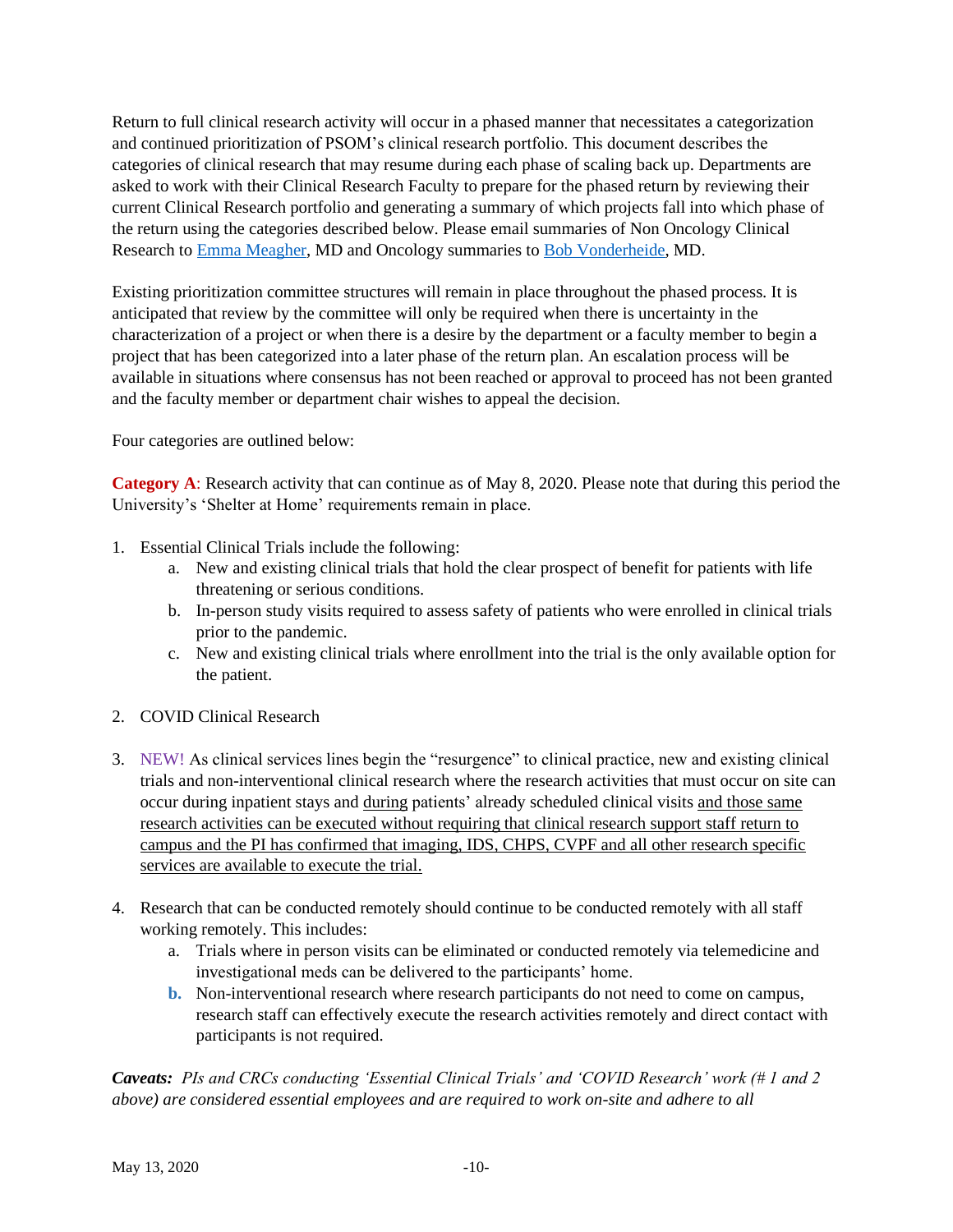*requirements to reduce likelihood of infection of staff and research participants. Research staff involved in # 3 above, and monitoring, auditing, training, SIVs, research systems support, financial management, contracting, and regulatory support activities are not permitted to return to campus at this time. Clinical research participants are not permitted on campus unless they are a participant in an approved essential trial, a COVID research study or they are on campus for clinical care reasons as in-patients or outpatients.* 

**Category B.** Describes additional clinical research that will be permitted to recommence and associated staff who will be permitted to return on-site during the **first** phase of re-entry. We do not anticipate this happening prior to June  $4<sup>th</sup>$ , 2020.

- 1. Investigator initiated existing and new FIH clinical trials of Penn developed products.
- 2. Existing investigator-initiated NIH or other 'not for profit' funded research that do not meet the criteria defined in category A.
- **3.** Existing investigator-initiated industry-funded research that do not meet the criteria defined in category A.
- **4.** Research that can be conducted remotely should continue to be conducted remotely with all staff working remotely. This includes:
	- a. Trials where in-person visits can be eliminated or conducted remotely via telemedicine and investigational meds can be delivered to the participant's home.
	- b. Non-interventional research where research participants do not need to come on campus, research staff can effectively execute the research activities remotely and direct contact with participants is not required.

*Caveats: Clinical research staff involved in direct contact with research participants enrolled in the research described in 1-3 above will be required to be on site (PIs and CRCs). Research staff involved in #4 above and in training, SIVs, research systems support, financial management, contracting, and regulatory support will continue to work remotely. Penn monitors and auditors would be permitted on site only to review documentation that is not accessible remotely. Industry and CRO monitors will be permitted on site if they meet all standards required for Penn employees*.

**Category C**. Describes additional clinical research that will be permitted to recommence and associated staff will that be permitted to return on-site during the **second** phase of re-entry. We do not know when phase 2 will begin.

- 1. New investigator-initiated NIH or other 'not for profit' funded research.
- 2. New investigator-initiated industry-funded trials.
- 3. New and existing industry-sponsored clinical trials.
- 4. Research that can be conducted remotely should continue to be conducted remotely during the second phase of re-entry. This includes:
	- a. Trials where in person visits can be eliminated or conducted remotely via telemedicine and investigational meds can delivered to the participant's home.
	- **b.** Non interventional research where research participants do not need to come on campus, research staff can effectively execute the research activities remotely and direct contact with participants is not required.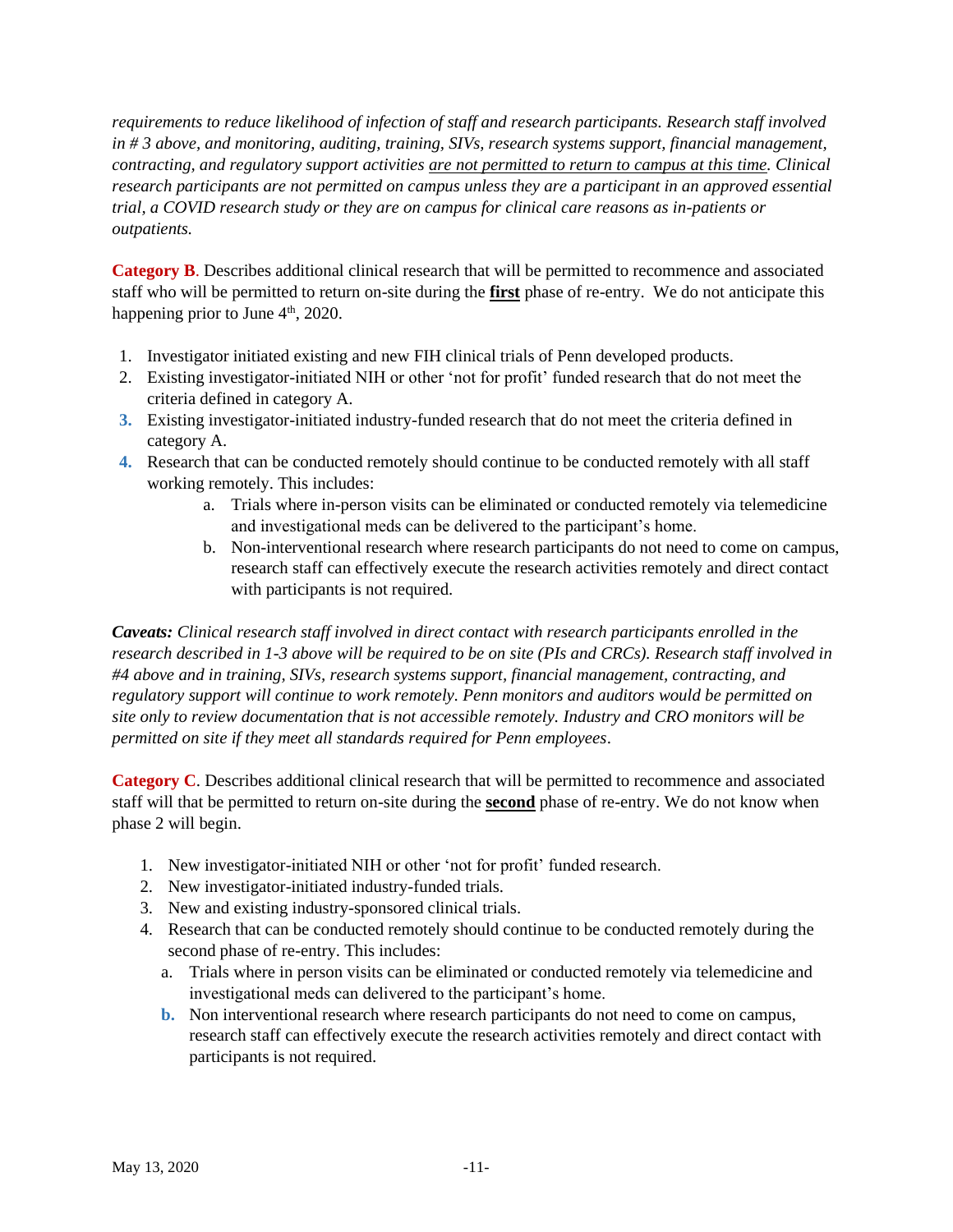*Caveats: Staff involved in direct patient contact would be required to be on site (PIs and CRCs). Research staff involved in #4 and in the following activities would continue to work remotely: training, SIVs, research systems support, financial management, contracting, and regulatory support. Penn monitors and auditors would be permitted on site to review documentation that is not accessible remotely*. *Industry and CRO on-site monitoring, auditing and SIVs will be permitted on- site if they meet all standards required for Penn employees.*

**Category D.** Describes additional clinical research that will be permitted to recommence during the **third** phase of re-entry.

- 1. Everything else that has been conducted remotely during the pandemic and there is a wish to return to campus:
	- a. Chart reviews.
	- b. Data collection.
	- c. Observational studies.
	- d. Journal clubs/ lab meetings.
	- e. In-person/on-site trainings.

*Caveats: At this stage, all clinical research support staff required for optimal execution of clinical trial work would be required to be on-site. A new normal of staff working full- or part-time remotely would be considered appropriate for PIs, CRCs, and staff who support the execution of research with no required in-person patient, staff, or system interactions.*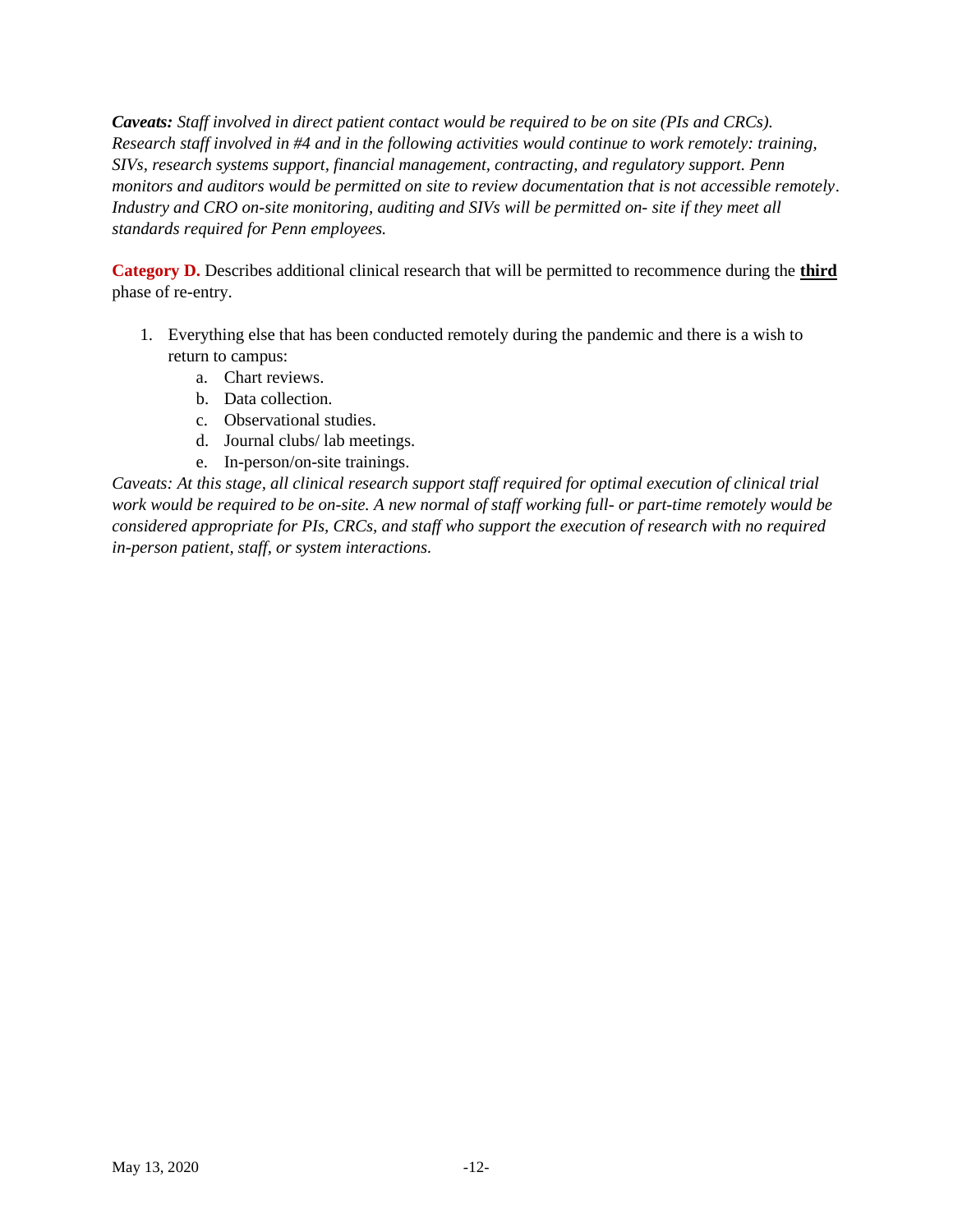#### **Resumption of Research in Core and other Multi User Facilities**

Resuming research in the many core facilities around campus presents challenges over and above resumption of research in individual PI laboratories. Examples include (i) significant numbers of distinct individuals and/or samples/material interacting with the core facility staff and equipment (as opposed to the relatively closed community within a single PI laboratory); (ii) the small spaces allocated within some core facilities or subsections of these facilities that house animals or equipment; (iii) the requirements for training of users within some facilities that challenge standard approaches to social distancing; and (iv) the fact that core facilities can often serve users from beyond Penn – ranging from external users in the Philadelphia region to users around the nation and world.

**Formulation of facility resumption plans:** Core facilities contemplating the resumption of research in Phase I must develop a *facility resumption plan*, which addresses essential operational issues. For the purposes of formulating these plans, it is useful to largely divide core facilities into two groups (acknowledging that many facilities operate in a hybrid model under normal circumstances): facilities where the research is primarily performed by staff (a 'staff facility'); and facilities where the research is primarily performed by users, potentially with the training and assistance of the staff (a 'user facility').

Regardless of whether a core facility is primarily a staff or a user facility, all core facilities should address at least the following issues:

- 1. What activities need to be completed *in advance* of safely and effectively resuming work, and what is the timeline for these activities? Although the diverse nature of our core facilities precludes an exhaustive list, examples include understanding timelines for re-ordering animals, supplies, replenishing stocks of PPE that may have been donated previously for medical purposes and may have extended timelines, and updating of policies and procedures to contemplate social distancing and inter-user disinfection protocols.
- 2. How will social distancing requirements affect staffing and operations? What specific steps will your facility take to comply with these requirements? Will your facility benefit from staggering of shifts or personnel? Will your facility benefit from rearrangement of furniture, equipment, or workflow to enhance social distancing? How will you maintain staff safety monitoring (e.g., a 'buddy system') under social distancing requirements?
- 3. What changes to your current policies and procedures will be necessary to safely re-open your facility? Examples might include a disinfection protocol between shifts or maintaining hygiene associated with sample boxes that pass into or out of your facility.
- 4. Will you restrict the total number of users within your facility at any time? If so, what are your plans for scheduling and prioritization? Many users of user facilities are individual members of the same research group. Is it desirable to reduce user count during the yellow period by having each group nominate a subset of users authorized for your facility? (There may be negative pedagogical implications both for those nominated and those not nominated).
- 5. Have you developed a communications plan to transmit new policies and procedures to your user base? How will you enforce your new policies and procedures? What are the 'penalties' to users for non-compliance, and how will they be communicated?
- 6. If permitted and/or required by federal, state, and local law, and Penn policies and guidelines, will your user facility require any special procedure before allowing non-Penn personnel to enter the user facility (e.g., temperature check with temperature less than  $X<sup>∘</sup>$  required to be admitted?) If so, how will this be implemented?

**Additional challenges for user facilities:** In addition to addressing the questions above, user facilities should address additional issues in their resumption plan including: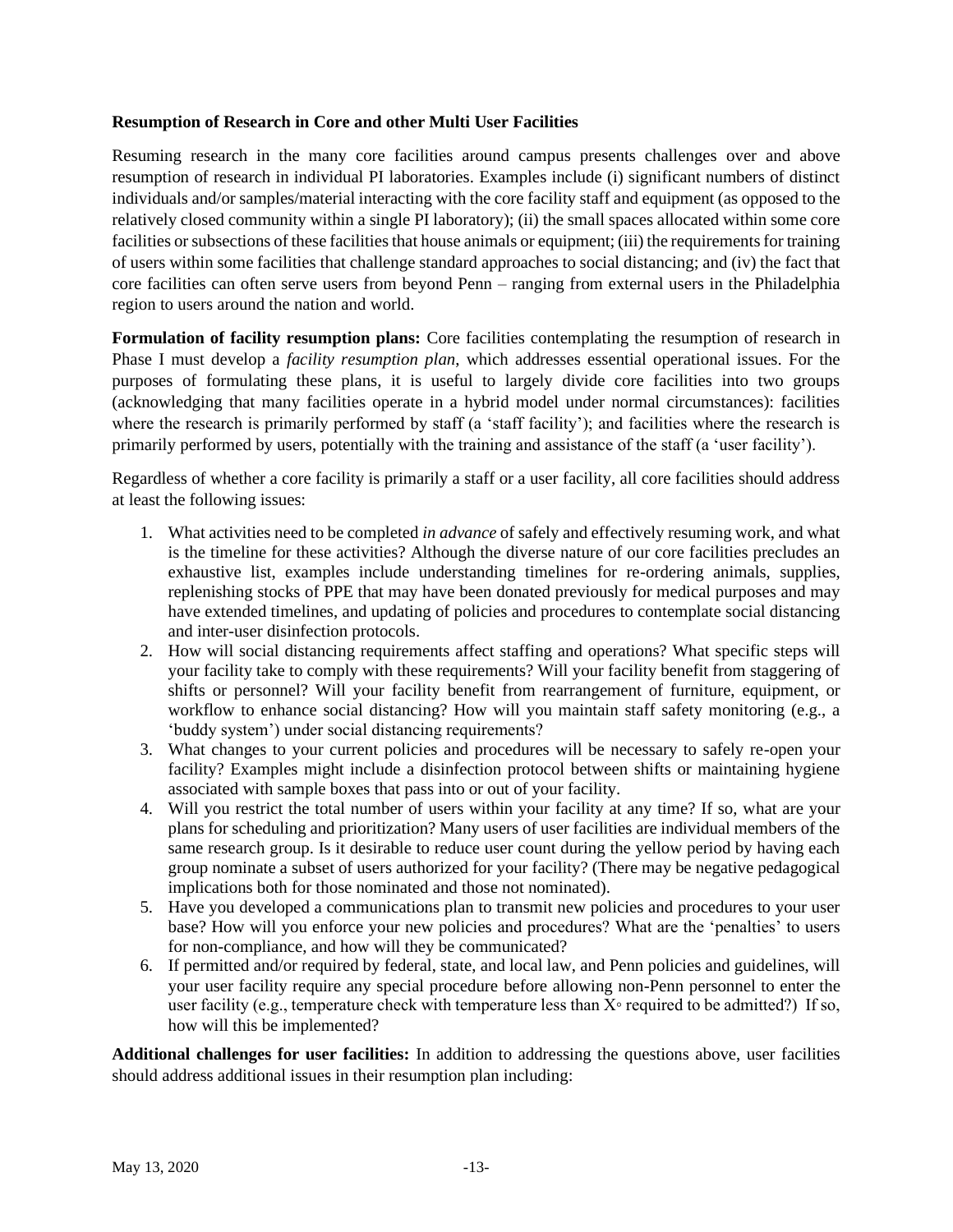- 1. During Phase I, does it make sense to consider transforming your user facility into a staff facility, rather than allowing users to enter and utilize core resources? Workflow, capacity, and pedagogical issues should be considered. This approach may be possible with some facilities and not possible with other facilities; issues specific to your facility should be discussed in your resumption plan.
- 2. If your facility remains a user facility during Phase I and II, who will your user base be? Will your facility be restricted to internal Penn users only, at least initially? Since most internal Penn users live in Philadelphia or the surrounding regions, is it possible to safely allow external users from our geographical region (this may be particularly important for those facilities that serve the region)? Are wider geographical user bases than our region appropriate?
- 3. Are there particular areas within your user facility which are at most danger for contamination, and if so, what procedures will be taken to minimize risk? Examples might include gowning areas, repositories for safety glasses, computer keyboards, microscopes, and overall traffic flow through the facility.
- 4. Will you restrict the total number of users within your facility at any time? If so, what are your plans for scheduling and prioritization? Many users of user facilities are individual members of the same research group. Is it desirable to reduce user count during the yellow period by having each group nominate a subset of users authorized for your facility? (There may be negative pedagogical implications both for those nominated and those not nominated).
- 5. Have you developed a communications plan to transmit new policies and procedures to your user base? How will you enforce your new policies and procedures? What are the 'penalties' to users for non-compliance, and how will they be communicated?

**Approval and oversight of core facility plans:**. Resumption plans for Core and other Multi-User Facilities require approval through the process developed by the schools. For core facilities that do not clearly fit into one School or Department, or in cases of disagreement as to which entity should have oversight, the Office of the Vice Provost for Research can act in an oversight capacity.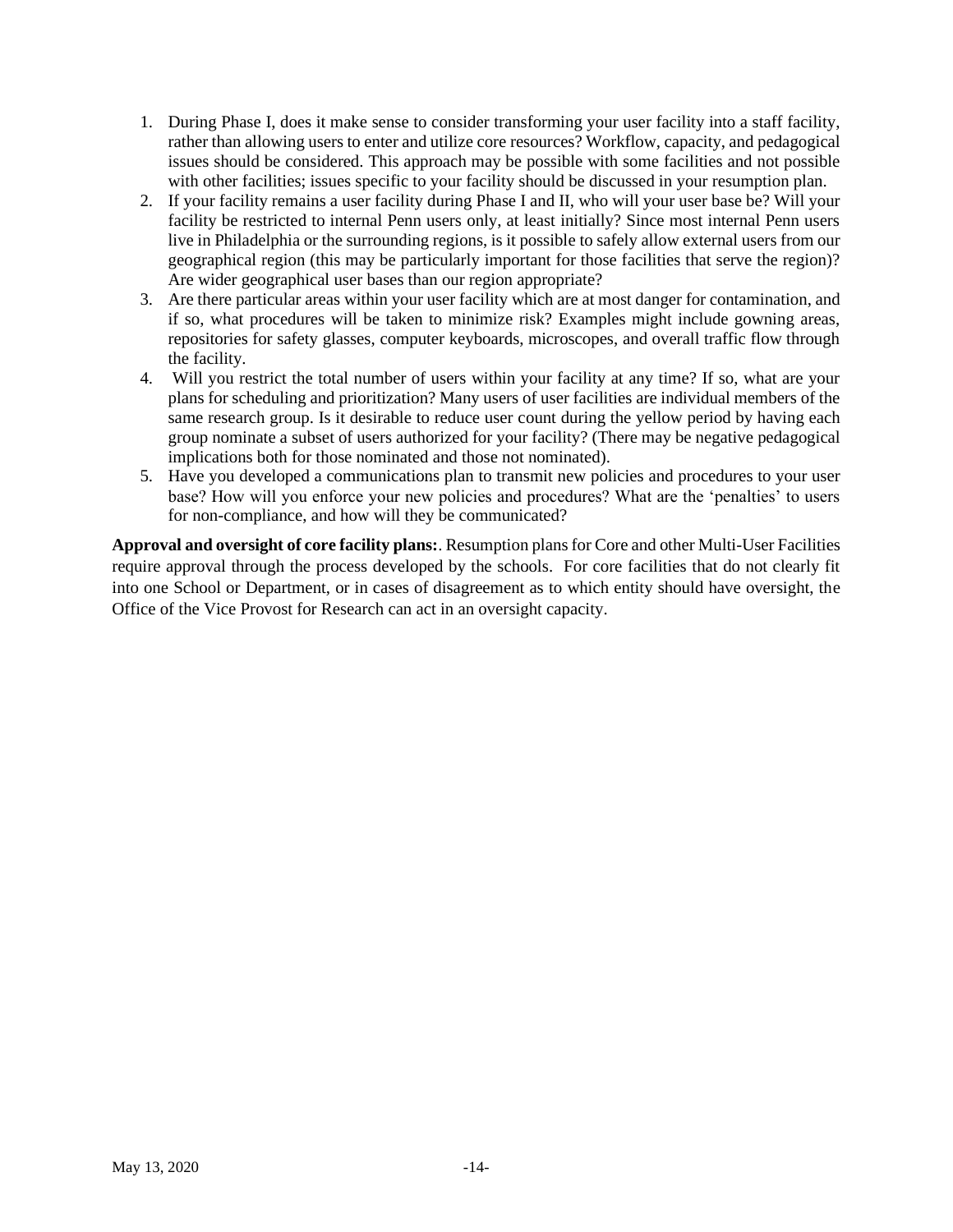## **Research Resumption for Humanities and Social Science Including Nonclinical Human Subjects Studies**

Research in the humanities and the social sciences relies on campus infrastructure as well as resources in various communities such as archives, libraries, museums, and private collections, in addition to engaging human subjects. For colleagues in the humanities and social sciences using laboratories, animal research, computer labs, maker spaces, etc., guidance is provided in other sections of this document.

The range of activities in humanities and social science research is broad including focus groups, observational studies, canvassing and surveying, individual and group interviews, accessing library resources and archives. Much research can inherently transition to remote work supported by telework technology and adjusted services in many of the libraries and has done so.

As most research is expected to be done remotely, access to offices is generally not approved in Phase I and Phase II of research resumption. If access to specialized materials, such as personal libraries or archives, in campus offices is crucial, requests can be made to remove the material to the remote site. If the materials are not movable, a research resumption request can be made.

To facilitate research during these constraints the Library offers Faculty Express book-delivery service <https://guides.library.upenn.edu/resourcesharing/facex> (with home delivery rather than office delivery), and Books by Mail<https://guides.library.upenn.edu/circulation/vpbooksbymail>for those not eligible for Faculty Express (lifting the restriction on sending books no further than 75 miles from Penn's campus.

Resumption of research requests in these disciplines should encompass the following issues, resources and strategies for social distancing. For those off site, either locally or at a distance, social distancing at the site and in associated travel should be addressed.

## Engaging subjects on campus

To the extent possible, studies involving human subjects should be done remotely. Those who are not Penn faculty, students or staff will not be admitted to campus for the purposes of research in Phase I. Admission in Phase II can occur only if allowed by the University campus policy. Research resumption requests involving interactions with human subjects must consider the risk to the subjects and the subjects' community, as well as that to the researcher and to the campus. Resumption plans should include social distancing in research space and buildings, as well as disinfectant protocols for any instrumentation, computers, etc. that are contacted by subjects. Potential issues associated with subjects' transportation should be addressed.

#### Field work and other off campus activities

Much research takes place in communities defined by geography, history, poverty, etc.; therefore, field work is often a component of research in these disciplines. General guidance for the resumption of field work is provided in Appendix X. In many cases research activities in the social sciences cross regulatory jurisdictional boundaries, for example when working in other countries, or across state borders. Interactions in the local region involve city and state requirements and sometimes specific institutional requirements such as those associated with schools or prisons. Issues such as privacy and data management can arise as well. In this climate of rapidly evolving regulatory requirements, resumption plans should address compliance with relevant regulations.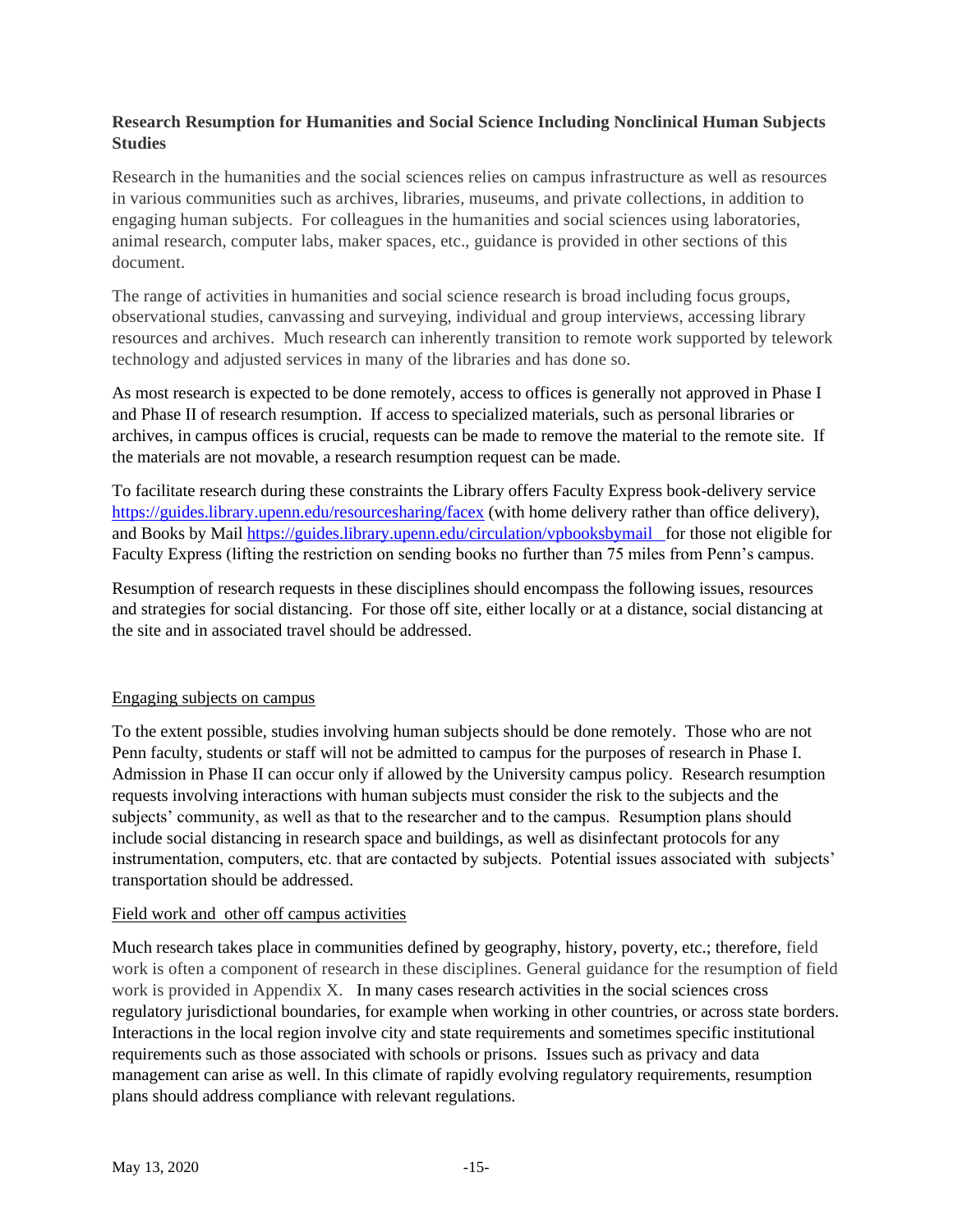Details of travel plans will be assessed for risk level in comparison to risk expected for commuting within Philadelphia and restrictions on travel imposed by the university or governmental agencies. For international travel, investigators should utilize the Heightened Risk Travel evaluation process overseen by the Committee on International Travel Risk Assessment at Penn Global. <https://global.upenn.edu/travel-guidance/heightened-risk-travel> This process includes assessment of local risks and considerations of insurance for extraction in the event of health or safety issues

The resumption plans of those studies associated with delivering care, such as some in medicine, nursing, and dentistry, will be done in conjunction with the relevant hospital or care giving facility.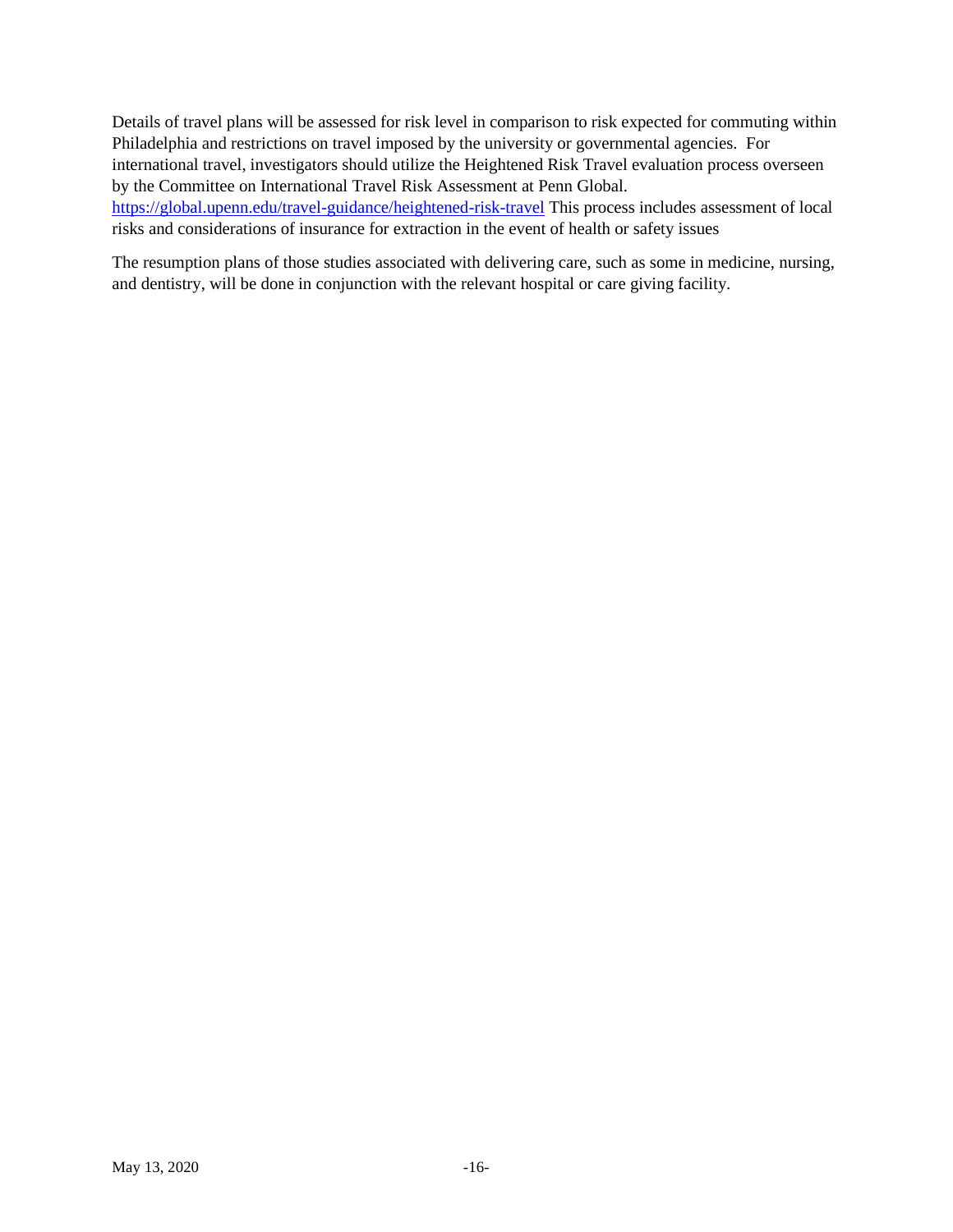## **Resumption of Animal Research**

- 1. Social-distancing plans.
	- a. PIs will be required to develop their own social-distancing plan for their lab.
	- b. These distancing plans need to be coordinated with other laboratories and ULAR in the same floor, suite, or other defined "functional unit" of laboratory/vivarium space.
	- c. Individual lab plans and "functional-unit" plans need to be approved through the Research Resumption process in the school.
	- d. Working groups should be developed to facilitate communication among the labs and ULAR.
	- e. Only work that needs to be done in wet space should be conducted; all work that can be done remotely should still be done remotely.
- 2. Use of shared ULAR vivarium space needs to be coordinated with laboratory staff and ULAR.
	- a. ULAR will post [electronically and on vivarium rooms] scheduled ACT(animal care technician) work [cage changes etc.]. ULAR leadership will determine whether laboratory staff can be in vivarium rooms while ACTs are working in the room.
	- b. An electronic calendar should be developed so that laboratory staff can access shared space safely with other labs, ULAR ACTs, veterinarians, and vet techs.
- 3. As described elsewhere in more detail, PIs will be responsible for developing work-shift rotations that should follow University/School guidelines with the understanding that different research programs may need different rotation schedules.
	- a. PIs should be sensitive to student and staff issues that surround personal life [e.g., child and family care, use of mass transportation, etc.] during the COVID-19 pandemic. Please consult your Human Resources professional contact for additional information and help
- 4. PIs will need to develop approved plans to disinfect their lab spaces between worker shifts, consistent with School/University guidelines.
- 5. PIs will be responsible for developing PPE plans consistent with BSL in their laboratory space and with School/University COVID-19 guidelines.

## **ULAR Procedures during Restricted Operations**

ULAR's goals during restricted operations are to (1) protect ULAR's workers, other Penn employees and the community and (2) protect Penn's research animals and research programs. We are following university, city and Commonwealth guidelines and expectations for management of staff during the epidemic.

## Social Distancing**:**

After approximately one month in the Research Discontinuation phase, husbandry staff were re-organized to work in shifts (by days, not hours, at work) to assist with social distancing. Social distancing was further enhanced by having caretakers use the break room in shifts.

Published cage change schedules have facilitated physical separation of husbandry staff and scientific staff in rodent housing rooms. Alterations to change schedules (due to staff availability or equipment outages) have been announced electronically so that social distancing can be maintained.

Veterinarians and veterinary technicians have been allocated to stable teams. If one team is incapacitated by infection, the remaining teams (who have not had contact with the one that must be absent) will pick up the incremental workload.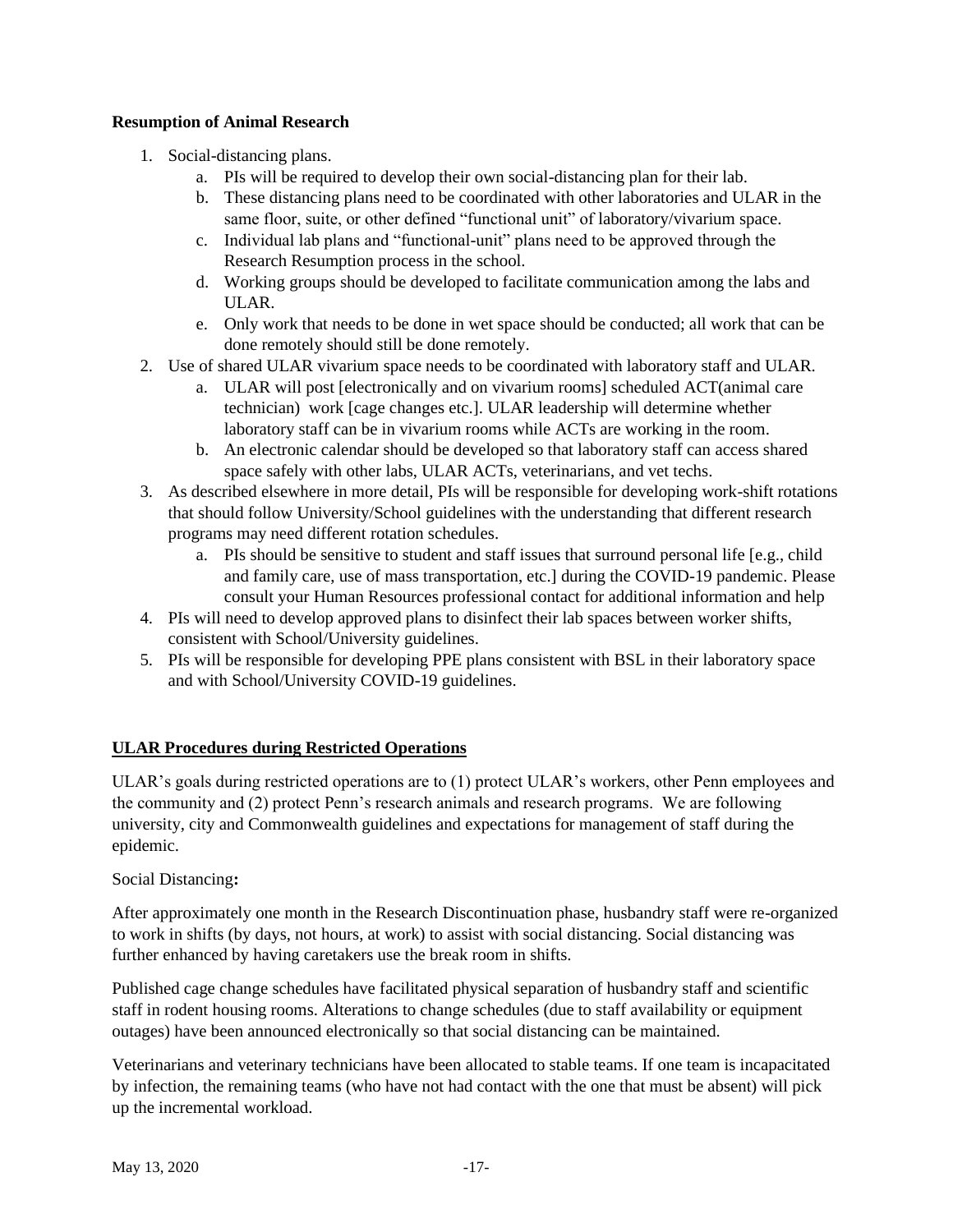New Bolton Center has had the advantage of outdoor activities, making social distancing easier to accomplish.

Personal Protective Equipment (PPE):

All ULAR employees are required to wear facial coverings in common areas of the vivaria (except when eating or drinking). This coincides with the Commonwealth's requirement that all individuals wear facial coverings when in situations where social distancing is more challenging (such as grocery stores).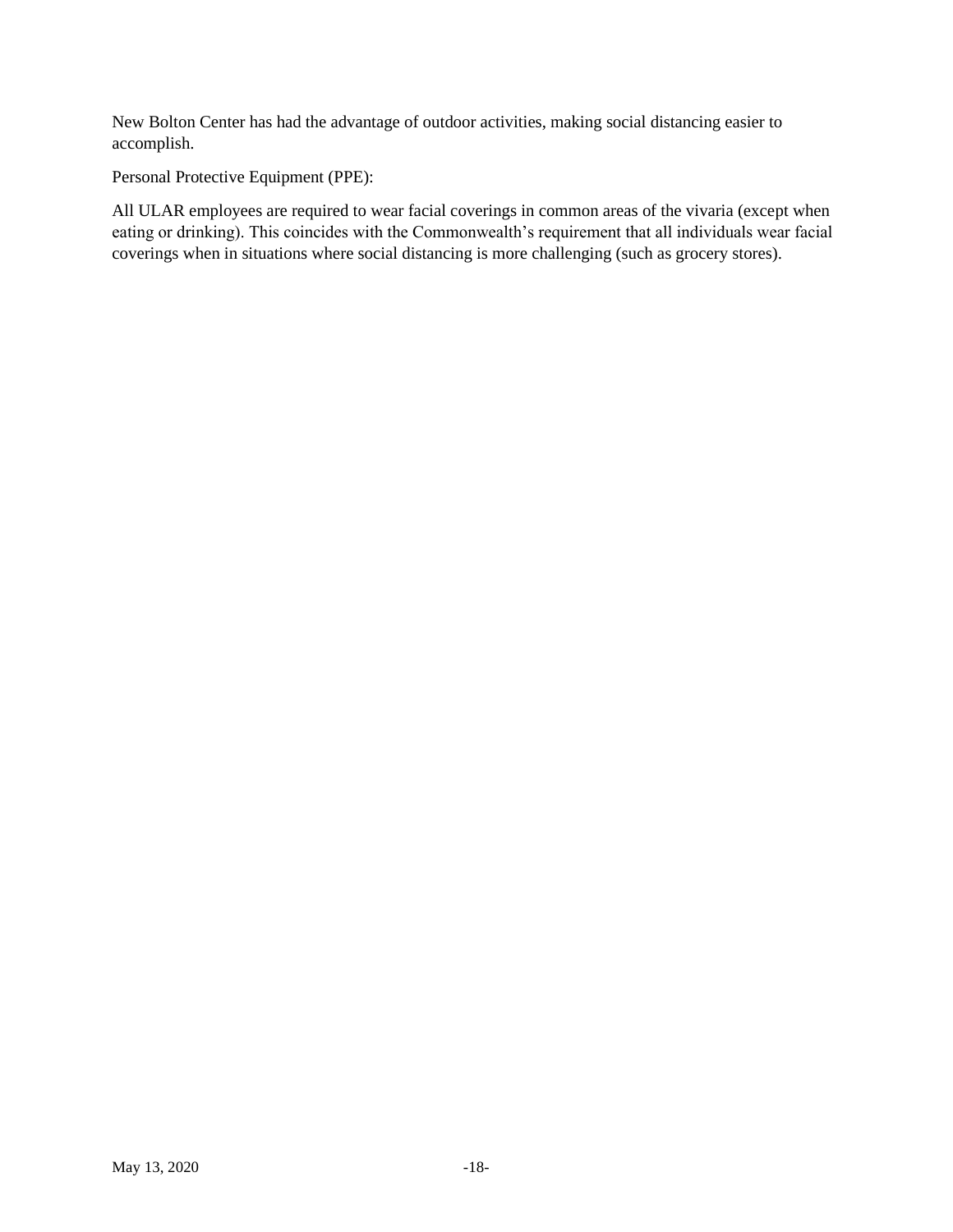## **Resumption of Research with Field Work**

Field research is a vital component of research in fields as varied as astronomy to anthropology to education. This activity that is carried out at a remote site off campus. The off-site location could be a remote wilderness area, a community defined by geography, history or poverty, a research station such as a telescope, national lab or foreign lab. The matrix below summarizes field research conditions with risk profiles requiring different mitigation measures.

| Locality                               | Lodging             | <b>Research site</b>      |  |
|----------------------------------------|---------------------|---------------------------|--|
| Local (driving distance)               | N/A                 | Field                     |  |
|                                        |                     | Field station, remote lab |  |
| Remote (driving distance)              | Hotel or equivalent | Field                     |  |
|                                        |                     | Field station, remote lab |  |
|                                        | Camp                | Field                     |  |
| Remote (public transportation; air and | Hotel or equivalent | Field station, remote lab |  |
| ground)                                |                     | Field                     |  |
|                                        | Camp                | Field                     |  |

Research resumption plans for projects with a field component should outline the types of activities, the risks involved, risk mitigation strategy, and the plan for response in the event of a suspected or confirmed COVID-19 incident.

For some field researchers, unique factors such as a specific a "field season," which require that observations/collections be made at specific dates of the year, can impact a multi-year research opportunity. Some research involves developing remote infrastructure (e.g., building telescopes) and delay might not only have negative opportunity impact but also have budget impact. Some involving longitudinal studies of a specified populations in which timing is important to the scientific outcome.

The evaluation of research resumption plans should consider the additional risk as well as the research opportunity. Research resumption requests must consider the risk to the remote community, as well as that to the researcher and to the campus. In some cases the risk might not be manageable. The risk of field research will be calibrated against the risk of commuting and participating in research on campus and any additional risk will be balanced against the research need.

The following issues should be considered in the Research Resumption Plan.

*Group related risk for teams*—some field work is done as a group with close interaction within the group. Interactions range from traveling together in a field vehicle, close quarters sleep arrangements (e.g, tents), as well as physical coordination. If permissible under then-applicable laws, guidelines and University policy, the resumption plan for this nature of work should require that each participant be tested and found to be negative for SARS-CoV-2 before commencing travel as a group. In addition, the plan must include an assessment of the risk of exposure during the project. The PI is responsible for detailing in the plan who is responsible for conducting the pre-travel testing and how results will be kept confidential (in accordance with the University's guidance on this issue.)

*Travel risk*—travel to the remote location will involve risks. The mode of transportation will govern risk levels; e.g., driving together where all members test negative (negligible risk), flying in a commercial airplane with airline guidance in protection (moderate risk), use of mass transportation in a region with no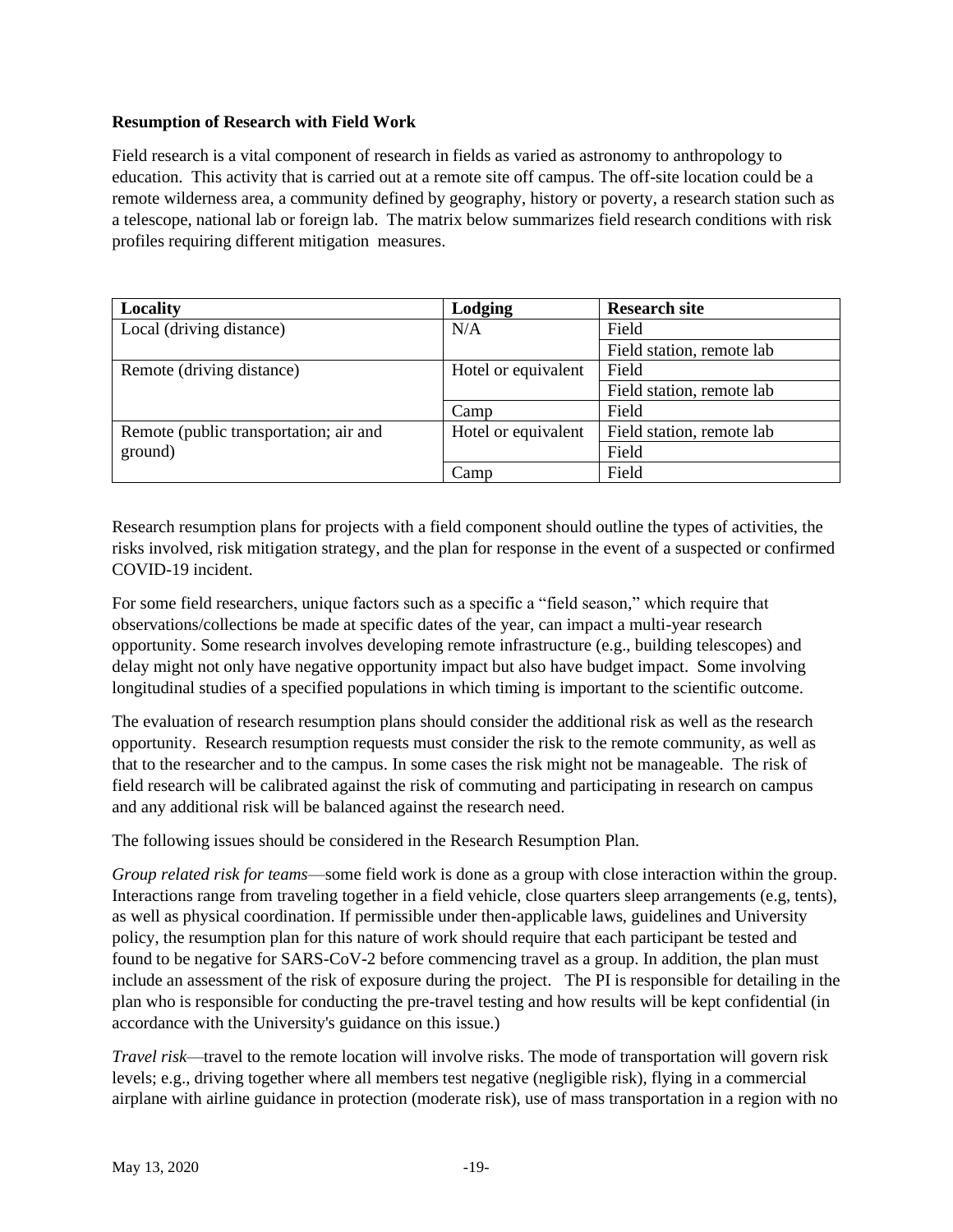social distancing (high risk). Details of travel plans will be assessed for risk level in comparison to risk expected for commuting within Philadelphia and restrictions on travel imposed by the university or governmental agencies. For international travel investigators should utilize the Heightened Risk Travel evaluation process overseen by the Committee on International Travel Risk Assessment at Penn Global. <https://global.upenn.edu/travel-guidance/heightened-risk-travel> This process includes assessment of local risks and considerations of insurance for extraction in the event of health or safety issues.

*Housing/meals risk*—the type of housing used and meals acquired will be highly variable and have different degrees of risk; e.g., outdoor camping amongst a group that tests negative (minimal risk), to normal hotel and restaurant (moderate risk comparable to Philadelphia), to communal housing and meals (high risk). Details of housing and meal plan will be assessed for risk level in comparison to risk expected for residing in hotels/dormitories within Philadelphia.

*Location risk—* Social distancing amongst team members while traveling may be extremely difficult. As a result, if permissible under then-applicable federal and local laws and University policies and guidelines, all proposed team members should be tested and receive a negative test result before commencing travel.

During remote work, a member of the team might show symptoms and/or test positive for COVID-19. Plans must be in place for seeking treatment (local facilities, evacuation) and quarantine options for rest of the team (e.g., all evacuate or quarantine in place).

- Social distancing amongst team members while traveling will be nearly impossible. All members should be tested and cleared before travel.
- Risk during travel has the three components outlined above; travel risk, food and lodging risk, and research activity risk. The authorization request should address each component separately.
- International travel should consult Penn Global guidelines and account for any local quarantine/testing rules and as well as same rules when returning to Philadelphia. For example, schedules should take these regulations into account such that onsite Penn activity (e.g., teaching) is not compromised by unexpected regulation compliance.
- A plan, coordinated with Penn Global, should be in place for the event that a team member falls sick during research travel.
- Prioritization of travel authorization should consider as criteria (1) feasibility of risk mitigation in comparison to not traveling; (2) necessity of the research in terms of opportunity costs including that of meeting field season windows; and (3) budget impact of delaying research travel.